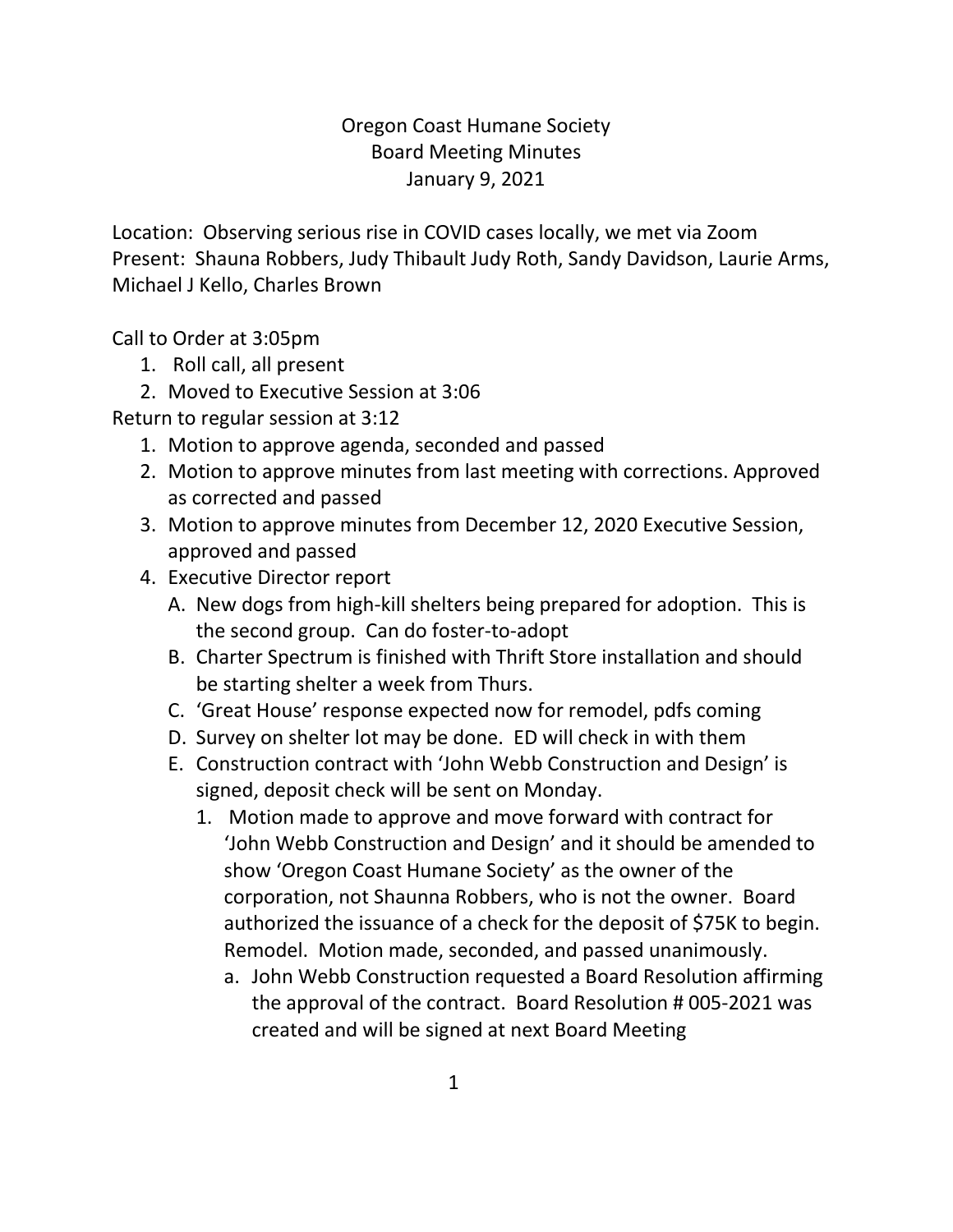Oregon Coast Humane Society Board Meeting Minutes, Jan 9, cont.

- F. Cans and bottles will be loaded into private trailer to take for recycle. Last load was redeemed without Uhaul truck, used private truck
- G. Web page is being updated with Spider Uplink, could take 60 days. Our dog-sized memberships are not showing, still just \$ amounts. Some difficulty with current Web master according to ED.
- H. Dinner @ Your Place set up for Feb. 14, promos on-going, radio, KEZI
- I. Microchip clinic is set for Jan 31, Sun, at shelter, for donation
- J. Looking for Veterinarian, 5 are graduating end of spring. Also have put ads in 5 major Vet Schools in US, Fl., Wi., Cornell, UC Davis, Co., and Or
- K. Tie-in with new vet either mobile clinic or brick-&-mortar clinic
	- 1. Have not talked to Dr. about this
	- 2. Talk to Veneta about possible partnership to bring vet to the coast
- L. I-Did-A-Walk to be included in new web page. Spider is building platform for info, will follow-up discussion this week
- M. Can we sell bulk clothing? .19-.25/lb paid, company sends a pod, we fill it, clothes go to international need. Also, could do clothes drive
- N. We are changing over to disposable food trays and litter pans. Cat food box bottoms serve as excellent litter trays and can be collected at Freddie's and Mini Pet Mart, then donated to shelter
- O. Ads produced with Scott Stewart have been good
- 5. Vice President report
	- A. OCHS has a 3-day-stay hold on stray pets
		- 1. Utilize 'Pet Point' module to match lost and found pets
		- 2. Discussion on written 'incident report' protocols for surgery. Policy on reporting to or debriefing the ED of any surgery mishaps or injury incidents. Encourage discussion within surgery room and tracking
		- 3. Discussion about Christmas gifts to staff
- 6. Treasurer report
	- A. Review Treasurer's report
	- B. Payroll Protection Plan is being renewed with another round coming up. Request a motion to pursue new PPP Loan.
		- 1. Motion made to apply for second round of funding through the Payroll Protection Plan, seconded and approved unanimously